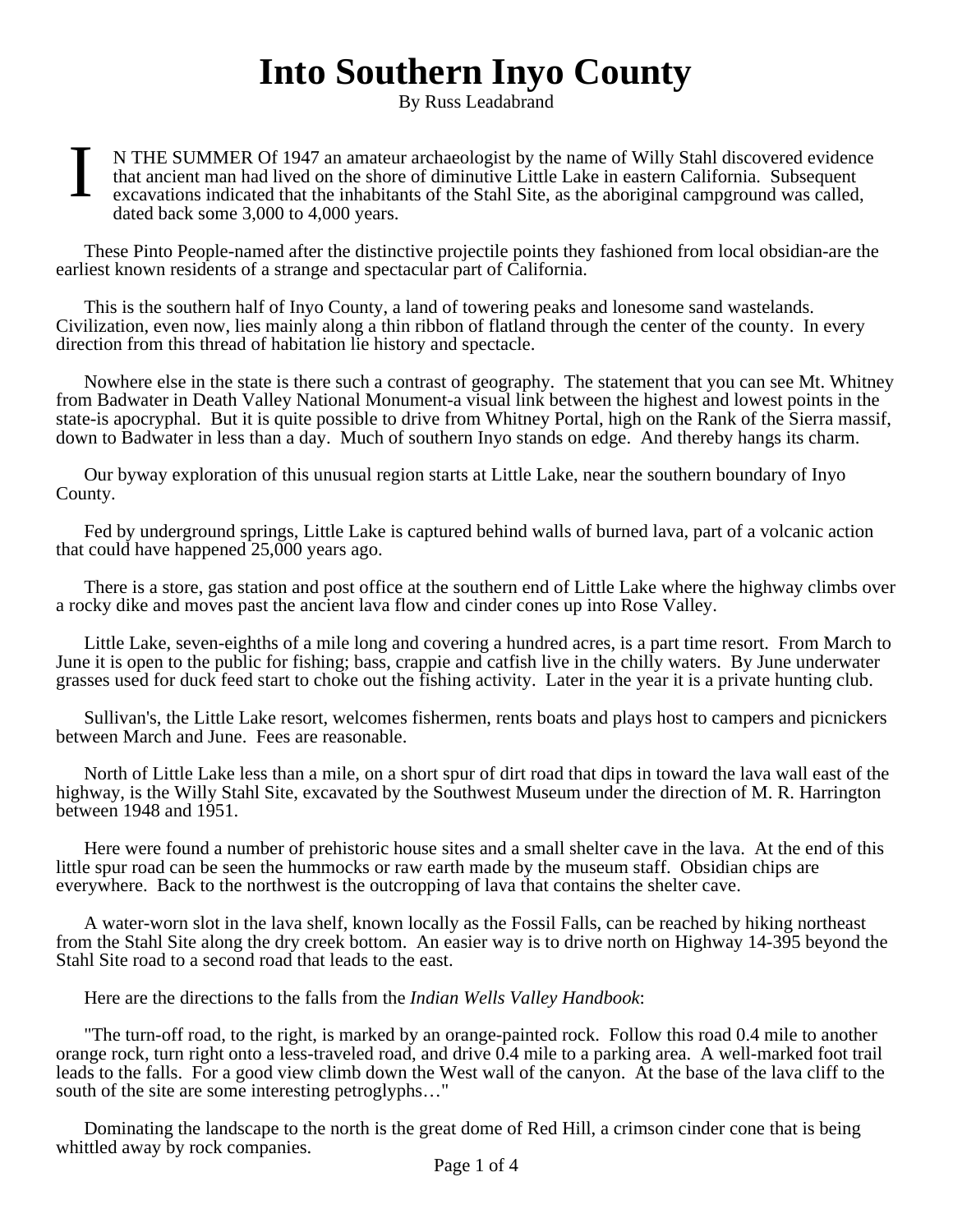On up the highway, at a spot known variously as Oasis and Coso Junction, is the paved turnoff to the east that leads back to Coso Hot Springs. Unfortunately this sulfurous and bubbling site lies beyond the boundary fence of the Naval Ordnance Test Station. Permission to visit the spot on Saturday or Sunday can usually be obtained by writing to the Commanding Officer, Naval Ordnance Test Station, China Lake, California.

Farther north and east of Highway 14-395 is Haiwee Reservoir, a part of the Los Angeles aqueduct. From Haiwee the water runs south through a covered concrete ditch and a series of spectacular siphons all the way to Los Angeles.

At Olancha the highway forks.

The road to the right runs east along the lower edge of Owens Lake to a junction with State Highway 190. Southeast along this route lies Darwin, Panamint Valley and Death Valley.

To the northwest on Highway 190 a few miles from the junction is the lakeside community of Keeler. In the burned Inyo Mountains above Keeler hides one of southern California's most colorful ghost towns: lofty Cerro Gordo.

Inyo County historian W. A. Chalfant put the value of Cerro Gordo's mineral production during its boom years at \$17,000,600. According to popular legend the rich lode was first found in 1865 by three Mexican prospectors, one of whom was named Pablo Flores. The Mexicans ran into Indians, two of the prospectors were killed but Flores was allowed to go free on the guarantee he would not return to the rich slopes. In 1866 there were miners on Fat Hill-an easy translation of Cerro Gordo. By 1868 the 154 boom was on. The mines produced a rich silver-lead bullion, produced it faster than any camp in the history of the west. It was a wild and wicked outpost.

Every day freighters filled with the eighty-fivepound pigs of rich silver-lead edged gingerly down

Yellow Grade. The silver route lay south through the Mojave Desert on to San Pedro. The stretch of wagon road around the southern curve of twelve-milewide Owens Lake ran through wheel-swallowing sand.

A pair of lake steamers was built: the *Bessie Brady* and the *Mollie Stevens*. The loaves of silver-lead bullion piled up at the bottom of Yellow Grade faster than the steamers could haul them away.

A fascinating piece of folk lore claims that a wagon load of bullion slipped off one of the steamers and fell into the lake. Historian Frances C. Krautter, Keeler chronicler, writes that the *Mollie Stevens* was supposed to have capsized, loaded with bullion, in mid-lake. Neither story has been verified. If there ever was a load of bullion on the bottom of Owens Lake, chances are that it has long since been found by a close-mouthed treasure hunter. Owens Lake stands empty now, much of its bottom a dusty plain. Its water was drained away by the aqueduct.

In 1882 Captain Julius M. Keeler first laid out the community that now carries his name-it was first called Hawley-at the bottom of Yellow Grade. In 1883 the Carson and Colorado Railroad inched into Keeler after a marathon track laying across impossible desert and mountain terrain down from Mound House near Virginia City, Nevada.

By then Cerro Gordo was already fading.

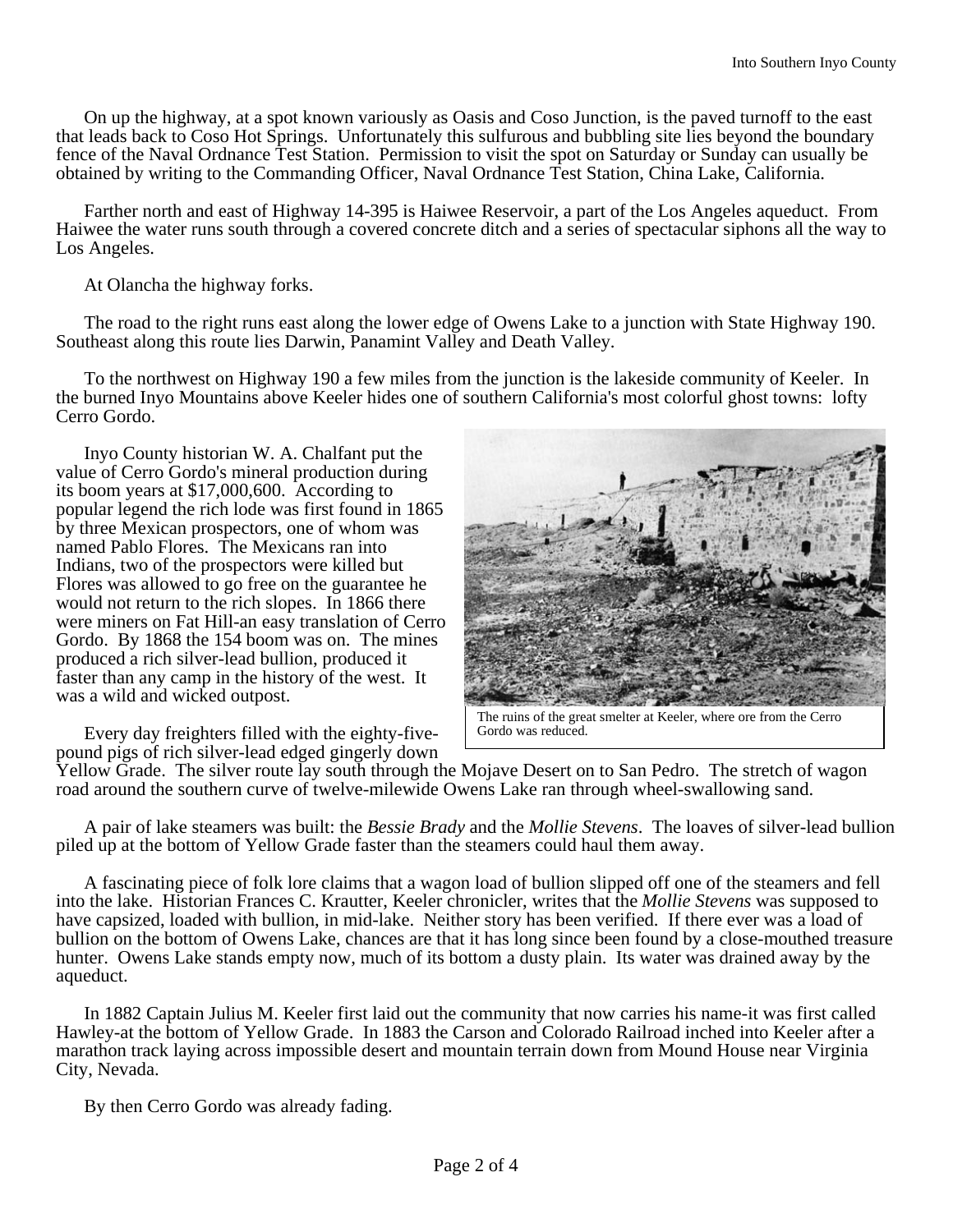There was little timber on Fat Hill. What there was had been quickly harvested for the greedy Cerro Gordo smelters. More charcoal was needed. Lumberjacks went across Owens Lake, up Cottonwood Creek, built a sawmill and flume, floated logs down to a row of beehive kilns on the western shore of Owens Lake. Here the timber was reduced to charcoal; the steamers hauled the charcoal across the lake.

Two of the kilns still stand a half mile east of Highway 14-395 between Cartago and Bartlett.

It is possible to drive up Yellow Grade from Keeler to the decaying ruins of old Cerro Gordo. It is a dirt road, narrow, winding and steep, with sections that would probably terrify a full-time flatland driver. The eightmile course climbs roughly 5,000 feet, is better suited to four-wheel drive vehicles, but conventional passenger cars do make the drive. Don't try it if you are unsure of your car or your mountain driving ability.

Cerro Gordo is a gaggle of ruined buildings. The old two-storied American Hotel sags, stares out through broken windows. A ruined smelter chimney is a lonely monument. In a ready-to-collapse barn is a mountain of old harness.

A caretaker and his family are the sole residents of Cerro Gordo and they are the friends of souvenir hunters. Rockhounds are usually given free run of the mine dumps.

And the view of dry Owens Lake and the Sierra Nevada on the far side of the valley is breathtaking on a clear day. When the wind blows the entire area is obscured by soda dust laddering up from the floor of Owens Lake.

In 1961 the narrow-gauge Carson and Colorado, which had connected the Owens Valley communities to Keeler and Laws for many years, suspended operations. The tracks and ties were all hauled away. The lonesome Inyo wind will soon erase the last trace.



North of Keeler, back on Highway 14-395, is the busy, modern, friendly community of Lone Pine. Behind Lone Pine is Mt. Whitney, highest mountain in the United States until Alaska was added to the Union.

In 1962 they noted the centennial year of the area's settlement. Camp Independence, after which Lone Pine's highway neighbor of Independence was named, was first occupied on July 4, 1862. But historians claim that Putnam's, then Little Pine and finally Independence-as the community was variously known-was first settled in 1861.

Lone Pine has two corners of Inyo County scenery securely in its pocket. From the center of the community a road winds west out of town through the Alabama Hills up the brooding face of the Sierra Nevada to Whitney Portal.

The Alabama Hills, once labeled the oldest hills in the world, are thought now to be of more recent origin. But the early theory had a valid basis. The Alabama Hills *look* like the oldest hills in the world. They are weathered and storm-worn into a wonderland of smooth

domes and pinnacles and hidey-holes. In the middle of the low range is an area called Movie Flat. Hundreds of motion pictures and television shows have been filmed in this gigantic cliche of all western settings.

A few miles west, and soaring in an awesome sweep, is the Sierra with the sawedge cluster of peaks that make up Mt. Whitney and frosted with snow part of the year. It is an easy drive of fourteen miles up from Lone Pine to Whitney Portal. From here you can, in season, camp and picnic, hike on up Mt. Whitney, or simply stare in fascination at the gigantic mountain.